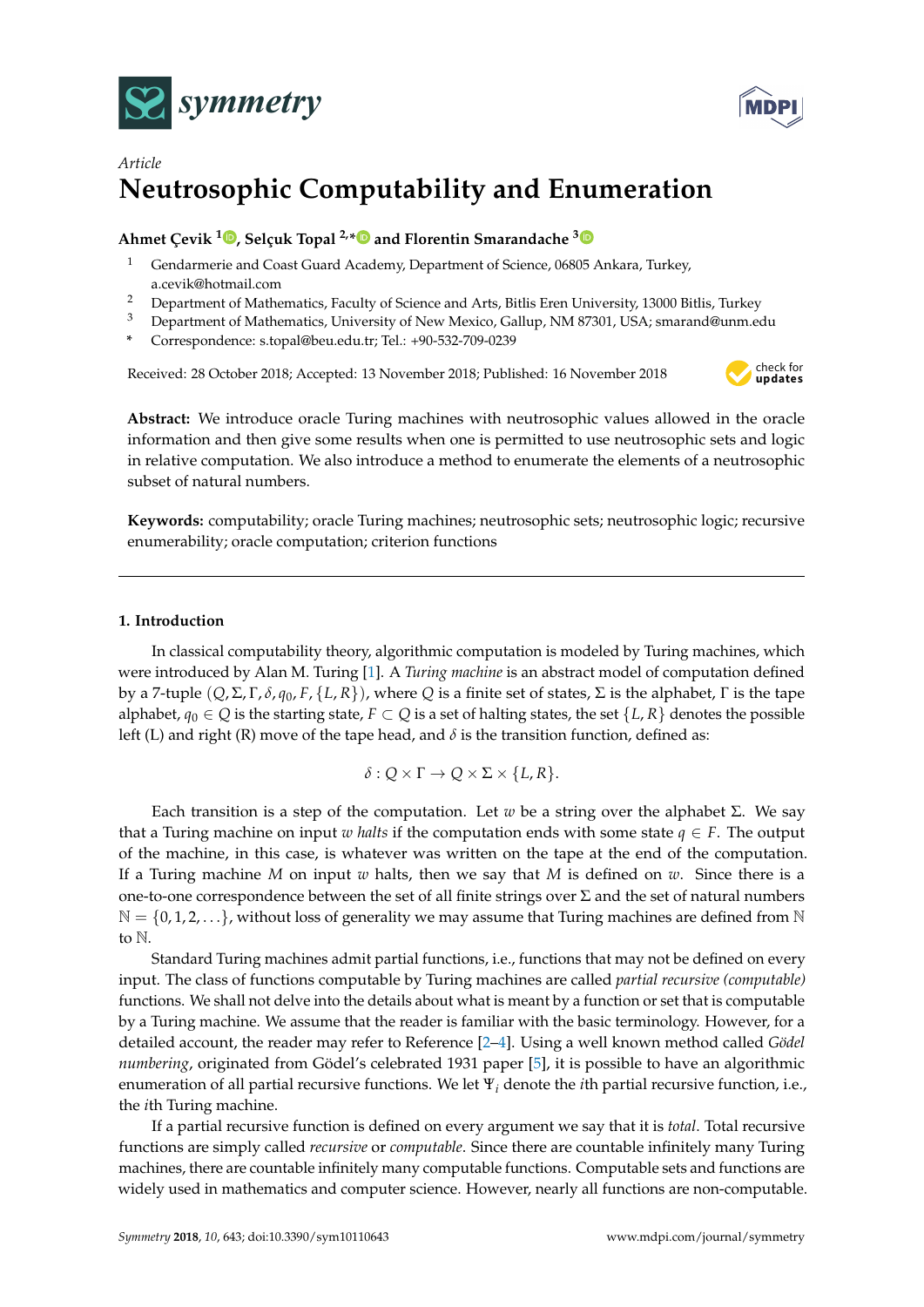Since there are  $2^{\aleph_0}$  functions from N to N and only  $\aleph_0$  many computable functions, there are uncountably many non-computable functions.

Oracle Turing machines, introduced by Alan Turing [\[6\]](#page-8-4), are used for relativizing the computation with respect to a given set of natural numbers. An *oracle Turing machine* is a Turing machine with an extra *oracle tape* containing the characteristic function of a given set of natural numbers. The *characteristic function* of a set *S*  $\subset$  N is defined as:

$$
\chi_S(x) = \begin{cases} 1 & \text{if } x \in S \\ 0 & \text{if } x \notin S. \end{cases}
$$

We may also think of *χ<sup>S</sup>* as an infinite binary sequence and call it the *characteristic sequence* of *S*. For a set  $S \subset \mathbb{N}$ , we let  $S(i)$  denote  $\chi_S(i)$ . So the characteristic sequence of a set *S* simply gives the membership information about natural numbers regarding *S*. For a given an oracle Turing machine with the characteristic sequence of a set *S* provided in the oracle tape, functions are denoted as computable by the machine relative to the *oracle S*. If the oracle Turing machine with an oracle *S* computes a function *f* , then we say that *f* is *computable in S* or we say *S computes f* . We denote the *i*th oracle Turing machine with an oracle *A* by  $\Psi_i(A)$ . Then, it makes sense to write  $\Psi_i(A) = B$  if *A* computes *B*.

Now we shall look at a non-standard Turing machine model based on neutrosophic sets. Neutrosophic logic, first introduced by Smarandache [\[7,](#page-8-5)[8\]](#page-8-6), is a generalization of classical, fuzzy and intuitionistic fuzzy logic. The key assumption of neutrosophy is that every idea not only has a certain degree of truth, as is generally taken in many-valued logic contexts, but also has degrees of falsity and indeterminacy, which need to be considered independently from each other. A neutrosophic set relies on the idea that there is a degree of probability that an element is a member of the given set, a degree that the very same element is *not* a member of the set, and a degree that the membership of the element is indeterminate for the set. For our purpose we take subsets of natural numbers. Roughly speaking, if *n* were a natural number and if *A* were a neutrosophic set, then there would be a probability distribution  $p_{\in}(n) + p_{\notin}(n) + p_I(n) = 1$ , where  $p_{\in}(n)$  denotes the probability of *n* being a member of *A*,  $p_{\notin}(n)$  denotes the probability of *n* not being a member of *A*, and  $p_I(n)$  denotes the degree of probability that the membership of *n* is indeterminate in *A*. Since the probability distribution is expected to be normalized, the summation of all probabilities must be equal to unity. We should note however that the latter requirement can be modified depending on the application.

The above interpretation of a neutrosophic set can be in fact generalized to any multi-dimensional collection of attributes. That is, our attributes did not need to be merely about membership, non-membership, and indeterminacy, but it could range over any finite set of attributes  $a_0, a_1, \ldots, a_k$ and  $b_0, b_1, \ldots, b_k$  so that the value of an element would range over  $(x, y, I)$  such that  $x \in a_m$  and  $y \in b_m$  for  $0 \leq m \leq k$ . The set of attributes can also be countably infinite or even uncountable. However, we are not concerned with these cases. We shall only consider the membership attribute discussed above.

We are particularly interested in subsets of natural numbers  $A \subset \mathbb{N}$ , in our study. Any neutrosophic subset  $A$  of natural numbers (we shall occasionally denote such a set by  $A^N$ ) is defined in the form of ordered triplets:

 $\{\langle p_{\in}(0), p_{\notin}(0), p_I(0)\rangle, \langle p_{\in}(1), p_{\notin}(1), p_I(1)\rangle, \langle p_{\in}(2), p_{\notin}(2), p_I(2)\rangle, \ldots\},\}$ 

where, for each  $i \in \mathbb{N}$ ,  $p_{\in}(i)$  denotes the degree of probability of *i* being an element of *A*,  $p_{\notin}(i)$  denotes the probability of *i* being not an element of *A*, and  $p_I(i)$  denotes the probability of *i* being indetermined. Since we assume a normalized probability distribution, we have that for every  $i \in \mathbb{N}$ :

$$
p_{\in}(i) + p_{\notin}(i) + p_I(i) = 1.
$$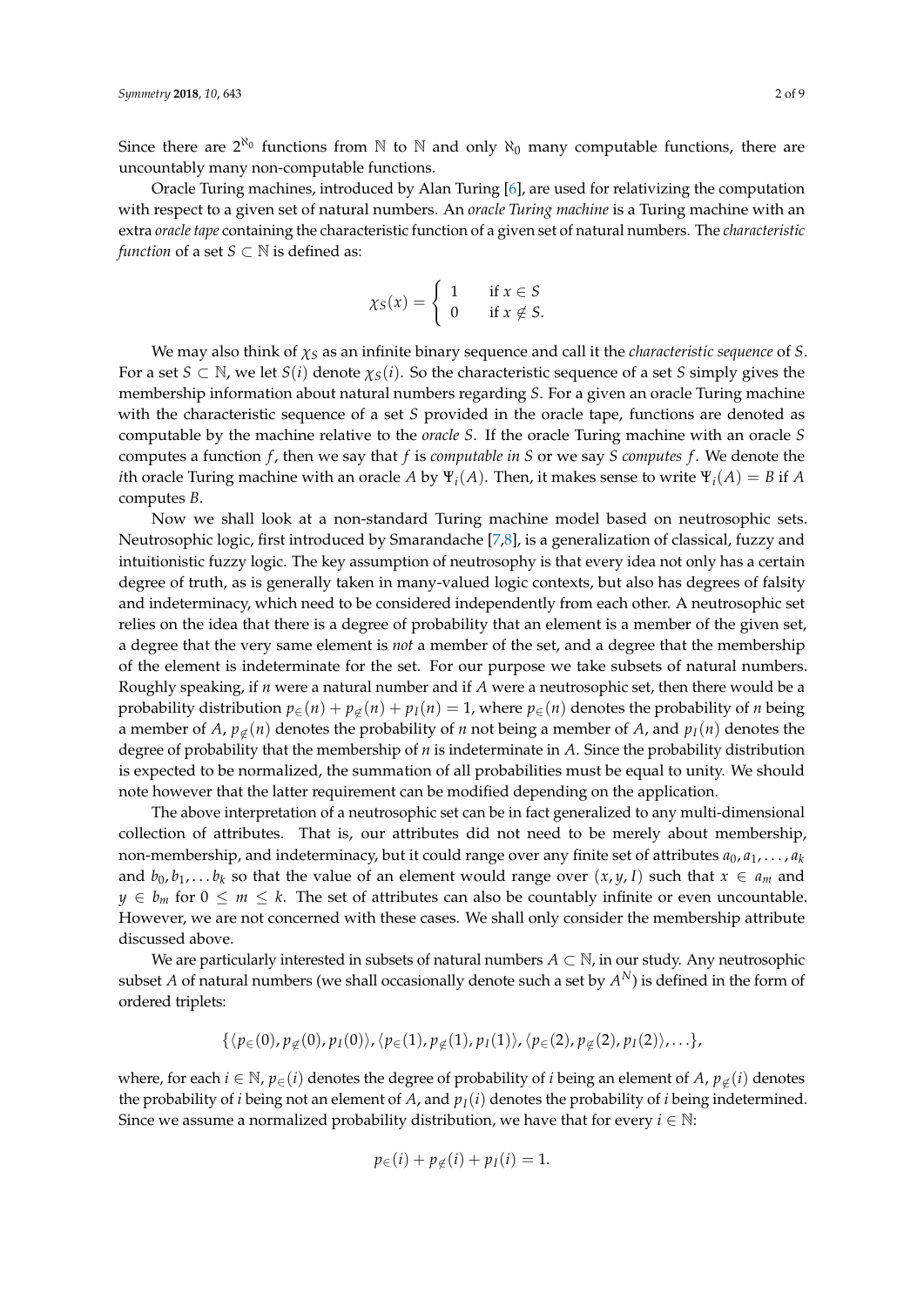#### **2. Oracle Turing Machines with Neutrosophic Values**

Now we can extend the notion of relativized computation based on neutrosophic sets and neutrosophic logic. For this we introduce oracle Turing machines with neutrosophic oracle tape. The general idea is as follows. Standard oracle tape contains the information of the characteristic sequence of a given set  $A \subset \mathbb{N}$ . We extend the definition of the characteristic function to neutrosophic sets as follows.

**Definition 1.** Let  $A \subset \mathbb{N}$  be a set. A neutrosophic oracle tape is a countably infinite sequence  $t_0, t_1, \ldots$  where  $t_i = \langle a, b, c \rangle$  is an ordered triplet and  $a, b, c \in \mathbb{Q}$ , so that a is the probability value of i such that  $i \in A$ , b is the *probability value of i such that*  $i \notin A$ *, and c is the probability of i being indeterminate for A.* 

<span id="page-2-0"></span>The overall picture of a neutrosophic oracle tape can be seen in Figure [1.](#page-2-0) Now we need to modify the notion of the characteristic sequence accordingly.

$$
\left\{ \langle p_{\in}(0), p_{\notin}(0), p_I(0) \rangle \middle| \langle p_{\in}(1), p_{\notin}(1), p_I(1) \rangle \middle| \langle p_{\in}(2), p_{\notin}(2), p_I(2) \rangle \right| \dots
$$

**Figure 1.** Neutrosophic oracle tape.

**Definition 2.** Let  $S ⊂ N$  *be a set and let B denote the blank symbol in the alphabet of the oracle tape. The neutrosophic characteristic function of S is defined by*

$$
\chi_{S}^{N}(x) = \begin{cases}\n\langle 1,0,I \rangle & \text{if } p_{\in}(x) > 0 \text{ and } p_{\notin}(x) > 0 \text{ and } p_{I}(x) > 0 \\
\langle B,0,I \rangle & \text{if } p_{\in}(x) = 0 \text{ and } p_{\notin}(x) > 0 \text{ and } p_{I}(x) > 0 \\
\langle B, B, I \rangle & \text{if } p_{\in}(x) = 0 \text{ and } p_{\notin}(x) = 0 \text{ and } p_{I}(x) > 0 \\
\langle B, B, B \rangle & \text{if } p_{\in}(x) = 0 \text{ and } p_{\notin}(x) = 0 \text{ and } p_{I}(x) = 0 \\
\langle 1, B, I \rangle & \text{if } p_{\in}(x) > 0 \text{ and } p_{\notin}(x) = 0 \text{ and } p_{I}(x) > 0 \\
\langle 1, B, B \rangle & \text{if } p_{\in}(x) > 0 \text{ and } p_{\notin}(x) = 0 \text{ and } p_{I}(x) = 0 \\
\langle 1, 0, B \rangle & \text{if } p_{\in}(x) > 0 \text{ and } p_{\notin}(x) > 0 \text{ and } p_{I}(x) = 0 \\
\langle B, 0, B \rangle & \text{if } p_{\in}(x) = 0 \text{ and } p_{\notin}(x) > 0 \text{ and } p_{I}(x) = 0\n\end{cases}
$$

The idea behind this definition is to label the distributions which have significant probability value with respect to a pre-determined probability threshold value, in this case we assume this value to be 0 by default. Note that this threshold value could be defined for any  $r \in \mathbb{Q}$  so that instead of being greater than 0, we would require the probability for that attribute to be greater than *r* in order to be labelled. We will talk about the properties of defining an arbitrary threshold value and its relation to neutrosophic computations in the next section.

**Definition 3.** *A neutrosophic oracle Turing machine is a Turing machine with an additional neutrosophic oracle tape* (*Q*, Σ, Γ, Γ 0 , *δ*, *q*0, *F*, {*L*, *R*})*, where Q is a finite set of states,* Σ *is the alphabet,* Γ *is the tape alphabet,*  $\Gamma'$  *is the neutrosophic oracle tape alphabet containing the blank symbol B,*  $q_0\in Q$  *is the starting state, F*  $\subset Q$  *is a set of halting states, the set* {*L*, *R*} *denotes the possible left (L) and right (R) move of the tape head, and δ is the transition function defined as:*

$$
\delta: Q \times \Gamma \times \Gamma' \to Q \times \Sigma \times \{L, R\}^2.
$$

**Theorem 1.** *Any neutrosophic oracle Turing machine can be simulated by a standard Turing machine.*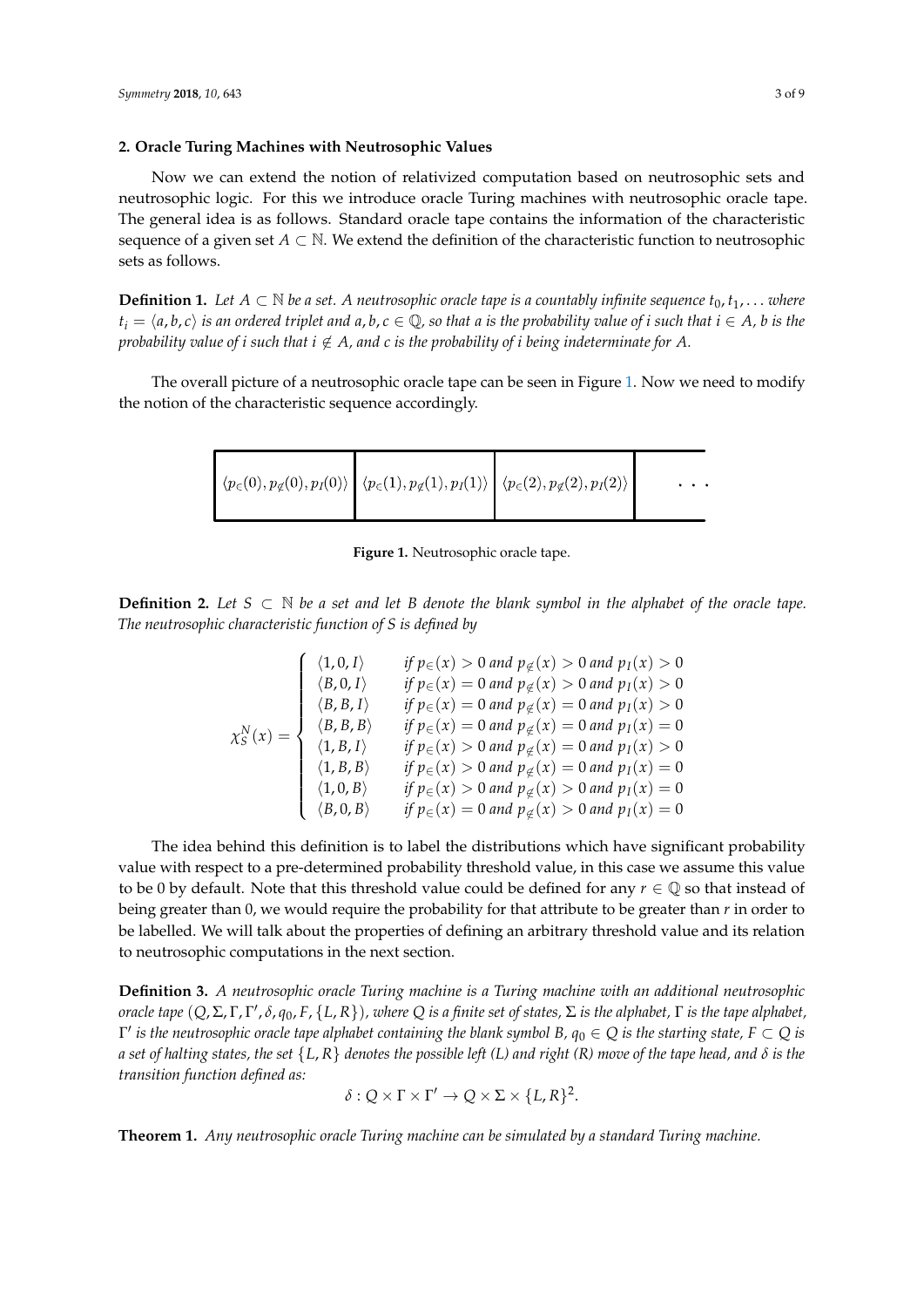**Proof.** Assuming the Church–Turing thesis in the proof, we only need to argue that standard oracle tapes can in theory represent neutrosophic oracle tapes. In fact any neutrosophic oracle tapes can be represented by three standard oracle tapes each of which contains one and only one attribute. The *i*th cell of the first oracle tape contains the probability value  $p_{\in}(i)$ . The *i*th cell of the second oracle tape contains the value  $p_{\notin}(i)$ . Similarly, the *i*th cell of the third oracle tape contains  $p_I(i)$ .

We also need to argue that a three-tape oracle standard Turing machine can be simulated by a single tape oracle Turing machine. Let  $\Gamma$  be the oracle alphabet. We define an extension  $\Gamma'$  of  $\Gamma$  by introducing a delimeter symbol # to separate each attribute for a given number *i*. We define another delimiter symbol  $\perp$  to separate each  $i \in \mathbb{N}$ . Let  $\Gamma' = \Gamma \cup \{ \#, \perp \}$ . Then, a neutrosophic oracle tape can be represented by a single oracle tape with the tape alphabet Γ'. The oracle tape will be in the form:

$$
p_{\in}(0) \# p_{\notin}(0) \# p_I(0) \perp p_{\in}(1) \# p_{\notin}(1) \# p_I(1) \perp \ldots
$$

The symbol  $\perp$  determines a counter for *i*, whereas for each *i*, the symbol # determines a counter for the attribute.  $\Box$ 

A neutrosophic set *A computes* another neutrosophic set *B* if using finitely many pieces of information of the characteristic sequence of *A* determines the *i*th entry of the characteristic sequence of *B* given any index *i* ∈ N. Then, based on this definition, a set *B* ⊂ N is *neutrosophically computable* in *A* if  $B = \Psi_e^N(A)$  for some  $e \in \mathbb{N}$ , where  $\Psi_e^N$  denotes the *e*-th neutrosophic oracle Turing machine. If  $B = \Psi_e^N(A)$  for some  $e \in \mathbb{N}$ , we denote this by  $B \le_N A$ . If  $B \le_N A$  and  $A \le_N B$ , then we say that *A* and *B* are *neutrosophically equivalent* and denote this by  $A \equiv_N B$ . Intuitively,  $A \equiv_N B$  means that *A* and *B* are neutrosophic subsets of natural numbers, and they have the same level of neutrosophic information complexity. We leave the discussion on the properties of the equivalence classes induced by  $\equiv$ <sub>*N*</sub> for another study as it is beyond the scope of this paper.

#### **3. Neutrosophic Enumeration and Criterion Functions**

We now introduce the concept of neutrosophic enumeration of the members of neutrosophic subsets of natural numbers. Since we talk about enumeration, we must only take countable sets into consideration. It is known from classical computability that, given a set  $A \subset \mathbb{N}$ , *A* is called *recursively enumerable* if there exists some  $e \in \mathbb{N}$  such that *A* is the domain of  $\Psi_e$ . We want to define the neutrosophic counterpart of this notion, but we need to be careful about the indeterminate cases, an intrinsic property in neutrosophic logic.

**Definition 4.** *A set A is called neutrosophic Turing enumerable if there exists some*  $e \in \mathbb{N}$  *such that A is the domain of* Ψ*<sup>N</sup> e restricted to elements whose probability degree of membership is greater than a given probability threshold. More precisely, if*  $r \in \mathbb{Q}$  *is a given probability threshold, then A is neutrosophic Turing enumerable if*  $A$  *is the domain of*  $\Psi_e^N(\varnothing)$  *restricted to those elements i such that*  $p^A_\in$ *(i)*  $\geq$  *r, where*  $p^A_\in$ *(i) denotes the degree of probability of membership of i in A.*

If the *e*th Turing machine is defined on the argument *i*, we denote this by Ψ*e*(*i*) ↓. The *halting set* in classical computability theory is defined as:

$$
K = \{e : \Psi_e(e) \downarrow \}.
$$

It is known that *K* is recursively enumerable but not recursive. Unlike in classical Turing computability, we show that neutrosophically computable sets allow us to neutrosophically compute the halting set. The way to do this goes as follows. A single neutrosophic subset of natural numbers is not enough to compute the halting set. Instead, we take the union of all neutrosophically computable subsets of natural numbers by taking an infinite join which will code the information of the halting set.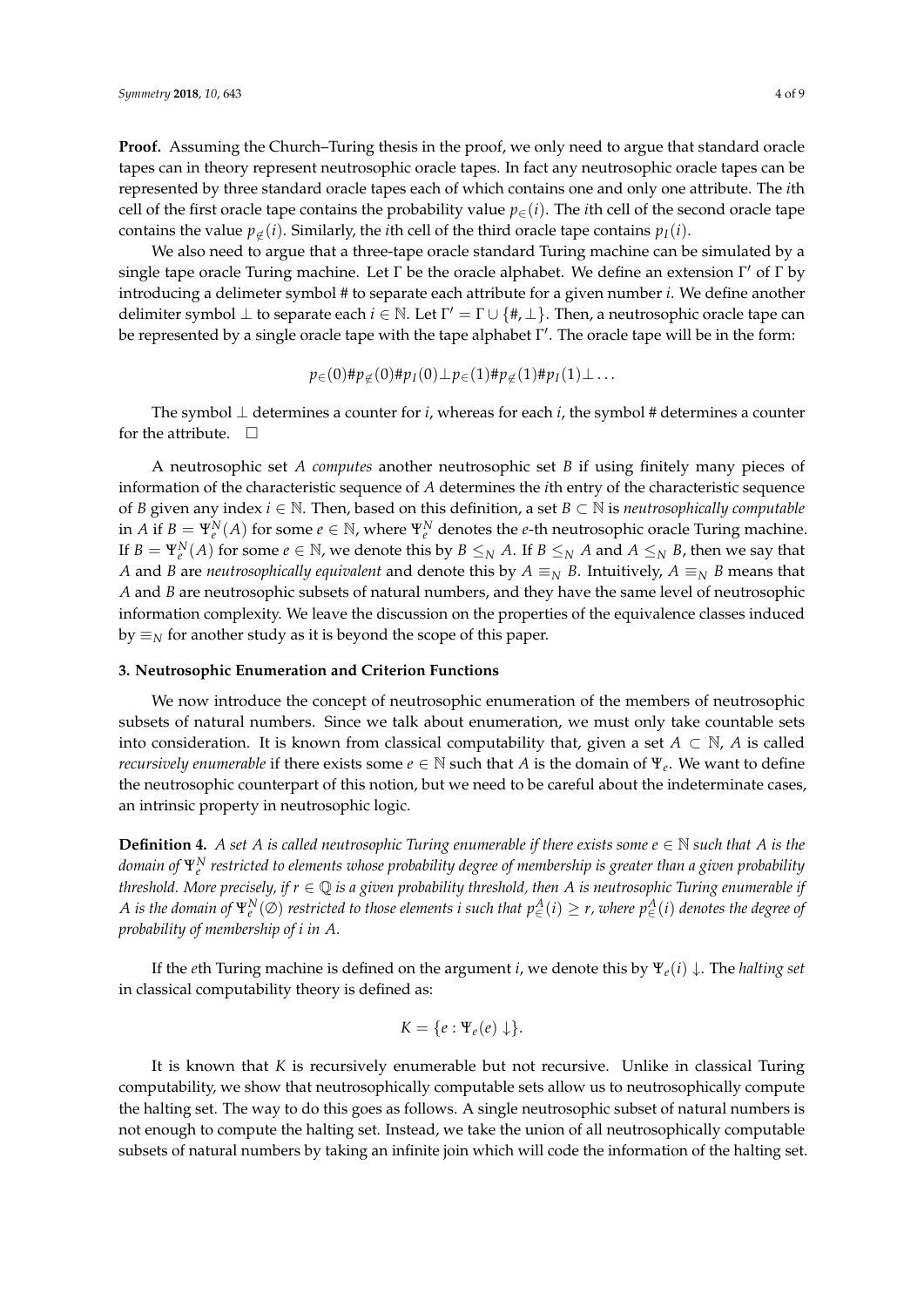$$
\bigoplus\{A_i\} = \{\langle i, x\rangle : x \in A_i\},\
$$

where  $\langle i, j \rangle$  is mapped to a natural number using a uniform pairing function  $N \times N \rightarrow N$ .

**Theorem 2.** Let  $A^N$  be a neutrosophic subset of  $\mathbb N$ . Then,  $\bigoplus\{A^N_i\} \equiv_N K$ 

**Proof.** We first show that  $\bigoplus \{A_i^N\} \geq_N K$ . The infinite join of all neutrosophically computable sets computes the halting set. Let  $\{\Psi_i^N\}_{i\in\mathbb{N}}$  be an effective enumeration of neutrosophic Turing functionals. Let  $\{A_i^N\}$  be the corresponding neutrosophic sets, each of which is computable by  $\Psi_i^N$ . To compute *K*, we let  $\bigoplus \{A_i^N\}$  be the infinite join of all  $A_i^N$ . To know whether  $\Psi_i(i)$  is defined or not, we see if  $p∈(i) + p∈(i) > 0.5$ . If so, then  $\Psi_i(i) \downarrow$ . Otherwise it must be that  $p_I(i) > 0.5$ . In this case,  $\Psi_i(i)$  is undefined.

Next, we show  $\bigoplus \{A_i^N\} \leq_N K$ . To prove this, we assume that there exists an oracle for *K*. If  $i \in K$ , then there exist indices  $x, y \in \mathbb{N}$  such that  $\langle x, y \rangle = i$  and it must be that  $p_{\in}(i) + p_{\notin}(i) > 0.5$  since  $\Psi_i(i)$ is defined, but we may not know whether  $i \in A_i$  or  $i \notin A_i$ . If  $i \notin K$ , then the same argument holds to prove this case as well.  $\square$ 

The use of the probability ratio 0.5 is for convenience. This notion will be generalized later on. Classically speaking, given a subset of natural numbers, we can easily convert it to a neutrosophic set preserving the membership information of the given classical set. Suppose that we are given a set  $A \subset \mathbb{N}$  and we want to convert it to a neutrosophic set with the same characteristic sequence. The neutrosophic counterpart  $A^N$  is defined, for each  $i\in\mathbb{N}$ , as:

$$
A^{N}(i) = \begin{cases} \langle i, 1-i, 0 \rangle & \text{if } A(i) = 1 \\ \langle 1-i, i, 0 \rangle & \text{otherwise.} \end{cases}
$$

We now introduce the tree representation of neutrosophic sets and give a method, using trees, to approximate its classical counterpart. Suppose that we are given a neutrosophic subset of natural numbers in the form:

$$
A^N = \{ \langle p_{\in}(i), p_{\notin}(i), p_I(i) \rangle \}_{i \in \mathbb{N}}.
$$

We use the probability distribution to decide which element will be included in the classical counterpart. If  $A^N$  is a neutrosophic subset of natural numbers, the *classical counterpart of*  $A^N$  is defined as:

$$
A(i) = \begin{cases} 1 & \text{if } p_{\in}(i) > p_{\notin}(i) \\ 0 & \text{if } p_{\in}(i) < p_{\notin}(i). \end{cases}
$$

<span id="page-4-0"></span>Now we introduce a simple conversion using trees. The aim is to approximate to the classical counterpart of a given neutrosophic set  $A^N$  in a computable fashion. For this we start with a full ternary tree, as given in Figure [2,](#page-4-0) coding all possible combinations.



**Figure 2.** Approximating a neutrosophic set with a classical set through a ternary tree.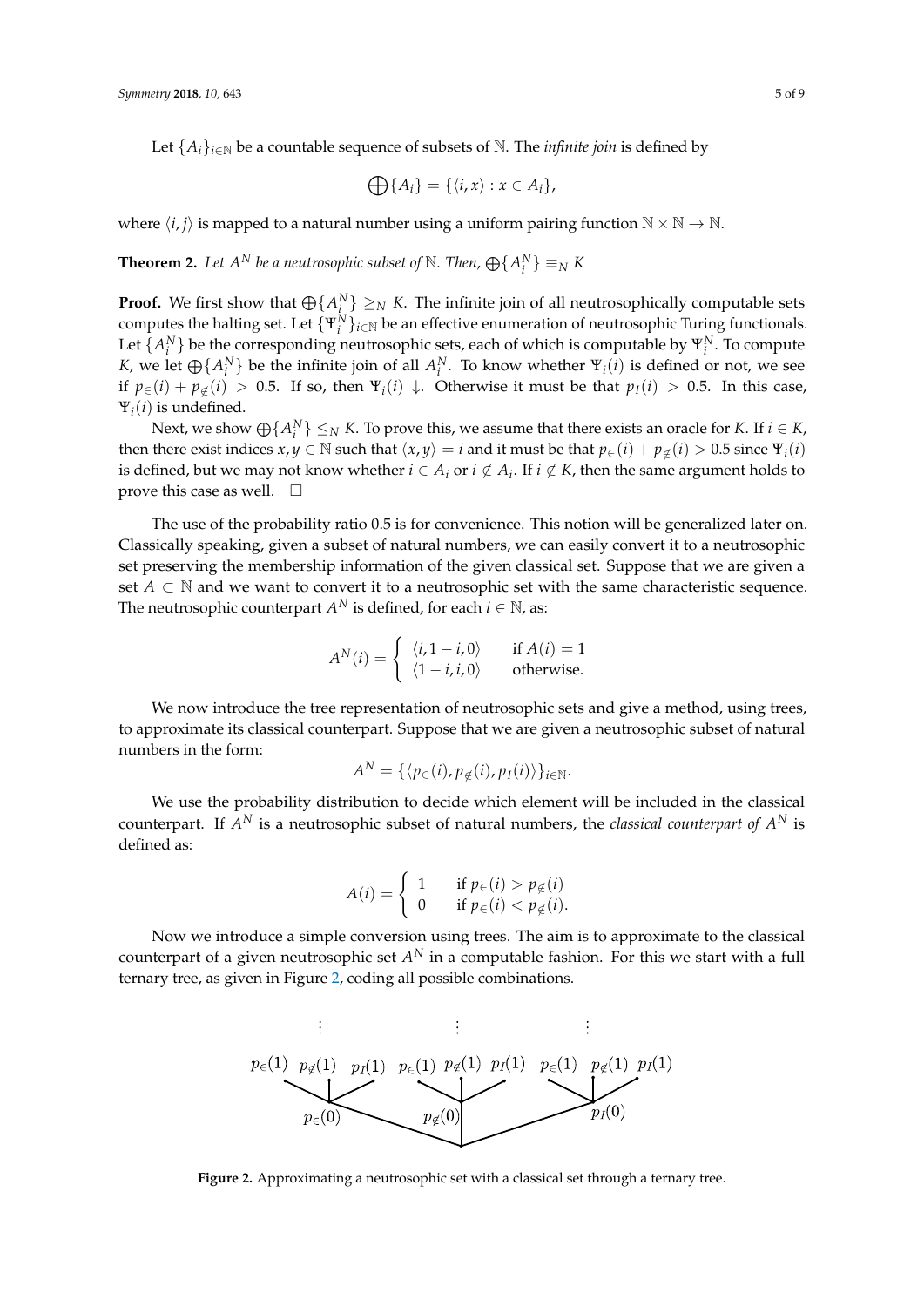The correct interpretation of this tree is as follows. Each branch represent a possible element of the set we want to construct. For instance, if  $p \in (0)$  has the largest probability value among  $p \in (0)$ ,  $p \notin (0)$ ,  $p_I(0)$ , then we choose  $p_{\in}(0)$  and define 0 to be an element of the classical set we construct. If either  $p<sub>\notin</sub>(0)$  or  $p<sub>I</sub>(0)$  is greater than  $p<sub>\in</sub>(0)$ , then we know 0 is not an element of the constructed set. Since we are defining a classical set, the only time when some *i* ∈ N is in the constructed set is if  $p \in (i) > p \notin (i)$ and  $p_{\in}(i) > p_I(i)$ . Continuing along this line, if  $p_{\notin}(1)$ , say, has the greatest probability value among  $p_{\in}(1)$ ,  $p_{\in}(1)$ ,  $p_I(1)$ , then 1 will not be an element. So far, 0 is an element and 1 is not an element. So in the tree we choose the leftmost branch and then next we choose the middle branch. Repeating this procedure for every  $i \in \mathbb{N}$ , we end up defining a computable infinite path on this ternary tree which defines elements of the set being constructed. At each step, we simply take the maximum probability value and select that attribute. The infinite path defines a computable approximation to the classical counterpart of  $A^N$  using the tree method.

Earlier we defined Turing machines with a neutrosophic oracle tape. Suppose that the characteristic sequence of a neutrosophic set *A* can be considered as an oracle. Then, the *e*-th neutrosophic oracle Turing machine can compute a function of the same characteristic. That is, not only can Turing machines with neutrosophic oracles compute classical sets, but they can also compute neutrosophic sets. It is important to note that we need to modify the definition of standard oracle Turing machines in order to use neutrosophic sets. We add the symbol *I* to the alphabet of the oracle tape. The transition function  $\delta^{N}$ is then defined as:

$$
\delta^N: Q \times \Sigma \times \Gamma \to Q \times \Sigma \cup \{I\} \times \{L, R\}^2.
$$

We say that the neutrosophic oracle Turing machine, say Ψ*<sup>N</sup> e* , *computes* a neutrosophic set *B* if  $\Psi_e^N = B$ .

We now turn to the problem of enumerating members of a neutrosophic subset *A* of natural numbers. Normally, general intuition suggests that we pick elements  $i \in \mathbb{N}$  such that  $p_{\in}(i) > 0.5$ . It is important to note that, given  $A = \{ \langle p_{\in}(i), p_{\notin}(i), p_I(i) \rangle \}_{i \in \mathbb{N}}$ , not every *i* will be enumerated if we use this probability criterion. However, changing the criterion depending on what aspect of the set we want to look at and depending on the application, would also change the enumerated set. Therefore, we would need a kind of criterion function to set a probability threshold regarding which elements of the neutrosophic set are to be enumerated.

In practice, one often encounters a situation where the given information is not directly used but rather analyzed under the criterion determined by a function. We examine how the computation behaves when we impose a function on the neutrosophic oracle tape. That is, suppose that  $f : \mathbb{N} \to$  ${a,b,c}$  is a function, where  $a,b,c \in \mathbb{Q}$ , which maps each cell of the neutrosophic oracle tape to a probability value. For example, *f* could be defined as a constant non-membership function which assigns every triplet in the cells to the non-membership  $\notin$  attribute. In this case, the probability of any natural number not being an element of the considered oracle *A* is just 1. When these kinds of functions are used in the oracle information of *A*, we may be able to compute some useful information.

The intuition in using criterion functions is to select, under a previously determined probability threshold, a natural number from the probability distribution which is available in a given neutrosophic subset of natural numbers. As an example, let us imagine a neutrosophic subset *A* of natural numbers. Suppose for simplicity that *A* is finite and is defined as:

$$
A = \{ \langle 0.1, 0.4, 0.5 \rangle, \langle 0.6, 0.3, 0.1 \rangle, \langle 0, 0.9, 0.1 \rangle \}.
$$

First of all, we should read this as follows: *A* has neutrosophic information about the first three natural numbers 0, 1, 2. In this example,  $p_{\in}(0) = 0.1$ ,  $p_{\notin}(0) = 0.4$ ,  $p_I(0) = 0.5$ . For the natural number 1, we have that  $p_{\in}(1) = 0.6$ ,  $p_{\notin}(1) = 0.3$ ,  $p_I(1) = 0.1$ . Finally, for the natural number 2, we have  $p_{\in}(2) = 0$ ,  $p_{\notin}(2) = 0.9$ ,  $p_I(2) = 0.1$ . Now if we want to know which natural numbers are in *A*, normally we would only pick the number 2 since  $p_{\in}(2) > 0.5$ . Our criterion of enumeration in this case is 0.5. In general, this probability value may not be always applicable. Moreover, this probability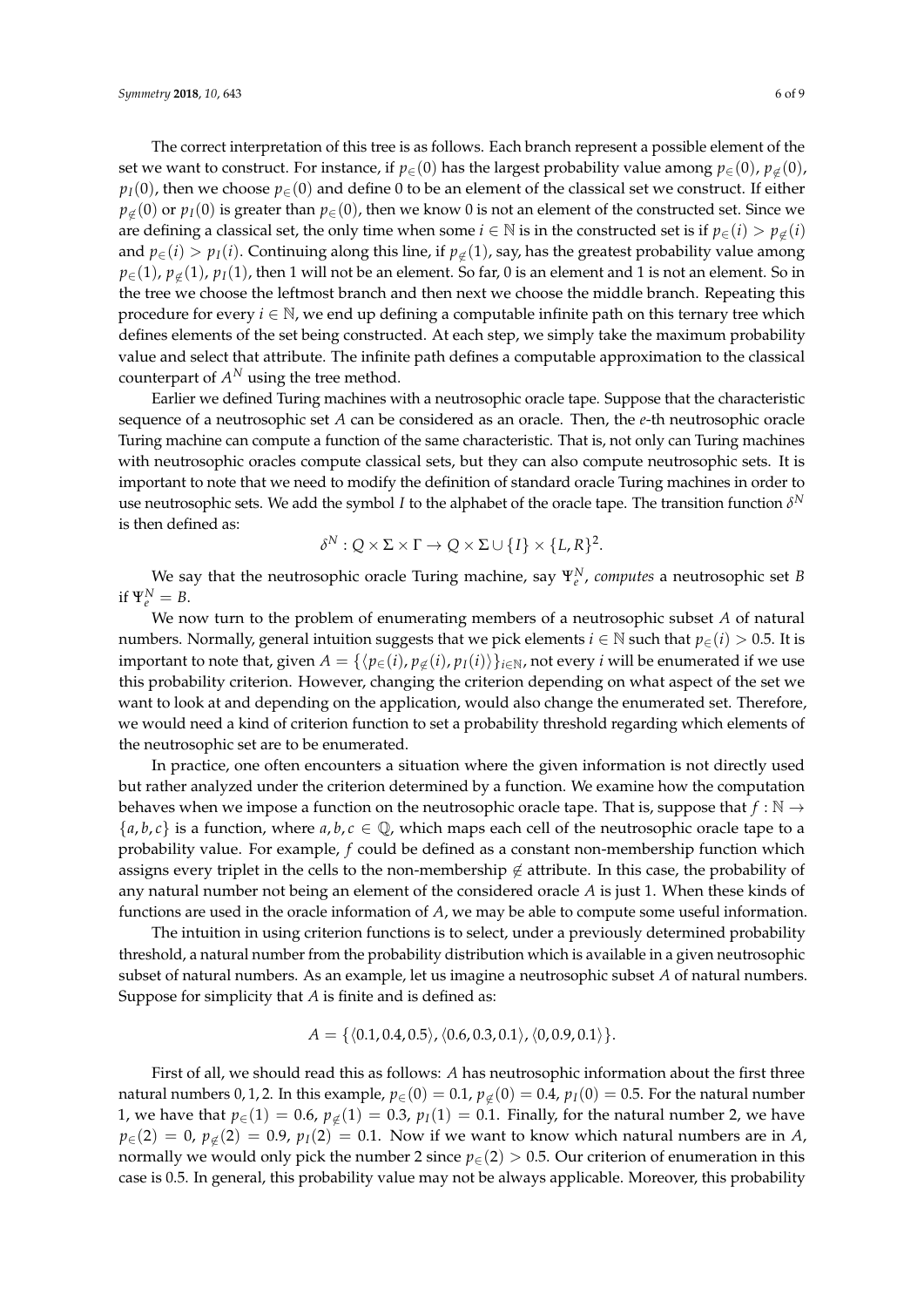threshold value may not be constant. That is, we may want to have a different probability threshold for every natural number *i*. If our criterion were to select the *i*th element whose probability exceeds *p<sup>i</sup>* , we would enumerate those numbers. For example, if the criterion is defined as

$$
f(0) = 0
$$
,  $f(1) = 0.8$ ,  $f(2) = 0.2$ ,

then for the first triple, the probability threshold is 0, meaning that we enumerate the natural number 0 if  $p_{\in}(0) > 0$ . Obviously 0 will be enumerated in this case since  $p_{\in}(0) = 0.1 > 0$ . The probability threshold for enumerating the number 1 is 0.8, so it will not be enumerated since  $p_{\in}(1) = 0.6 < 0.8$ . Finally, the probability threshold for enumerating the number 2 is 0.2. In this case, 2 will not be enumerated since  $p_{\epsilon}(2) = 0 < 0.2$ . So the enumeration set for *A* under the criterion *f* will be  $\{0\}$ .

We are now ready to give the formal definition of a criterion function.

**Definition 5.** *A criteria function is a mapping*  $f : \mathbb{N} \to \mathbb{Q}$  *which, given a neutrosophic subset A of natural numbers, determines a probability threshold for each triple*  $\langle p_{\in}(i), p_{\notin}(i), p_I(i) \rangle$  *in A.* 

We first note a simple observation that if the criterion function is the constant function  $f(n) = 0$ for any  $n \in \mathbb{N}$ , the enumeration set will be equal to  $\mathbb N$  itself. However, this does not mean that the enumeration set will be empty if  $f(n) = 1$ . Given a neutrosophic set *A*, if  $p_{\in}(i) = 1$  for all *i*, then the enumeration set for *A* will also be equal to N.

We shall next give the following theorem. First we remind the reader that we call a function *f strictly decreasing* if  $f(i+1) < f(i)$ .

**Theorem 3.** Let f be a strictly decreasing criterion function for a neutrosophic set A such that  $p_{\in}(i) < p_{\in}(i+1)$ *for every*  $i$  ∈  $\mathbb N$ , and let  $\mathcal{E}_A$  be the enumeration set for A under the criterion f. Then, there exists some  $k$  ∈  $\mathbb N$  such *that*  $|\mathcal{E}_A| < k$ .

**Proof.** Clearly, given *A* and that for each *i*,  $p_{\in}$  (*i*) <  $p_{\in}$  (*i* + 1), only those numbers *i* which satisfy  $p_{\in}(i) > f(i)$  will be enumerated. Since the probability distribution of membership degrees of elements of *A* strictly increases and *f* is strictly decreasing, there will be some number  $j \in \mathbb{N}$  such that *p*∈(*i*) ≤ *f*(*j*). Moreover, for the same reason  $p ∈ (m) ≤ f(m)$  for every  $m > j$ . Therefore, the number of elements enumerated is less than *j*. That is,  $|\mathcal{E}_A| < j$ .  $\Box$ 

We denote the complement of a neutrosophic subset of natural numbers A by  $A<sup>c</sup>$  and we define it as follows. Let  $p_{\in}^{A}(i)$  denote the probability of *i* being an element of *A* and let  $p_{\notin}^{A}(i)$  denote the probability of *i* being not an element of  $A$ . In addition,  $p_I^A(i)$  denotes the probability of the membership of *i* being indeterminate. Then:

$$
A^{c}(i) = \langle p_{\notin}^{A}(i), p_{\in}^{A}(i), p_{I}^{A}(i) \rangle.
$$

So the complement of a neutrosophic set in consideration is formed by simply interchanging the probabilities of membership and non-membership for all  $i \in \mathbb{N}$ . Notice that the probability of indeterminacy remains the same. Our next observation is as follows. Suppose that *A* and *A <sup>c</sup>* are neutrosophic subsets of natural numbers and *f* is a criterion function. If  $\mathcal{E}_A \subset \mathcal{E}_{A^c}$ , then clearly  $p_{\notin}(i) \geq p_{\in}(i)$  for all  $i \in \mathbb{N}$ .

The probability distribution of members of a neutrosophic set can be also be given by a function *g*(*i*, *j*) such that *i* ∈ N and *j* ∈ {1, 2, 3} where *j* is the index for denoting the *membership* probability by 1, *non-membership* probability by 2, and *indeterminacy* probability by 3, respectively. For instance, for  $i \in \mathbb{N}$ ,  $g(i, 2)$  denotes the probability of the non-membership of *i* generated by the function *g*. Now *g* being a computable function means, for any *i*, *j*, there is an algorithm to find the value of *g*(*i*, *j*). We give the following theorem.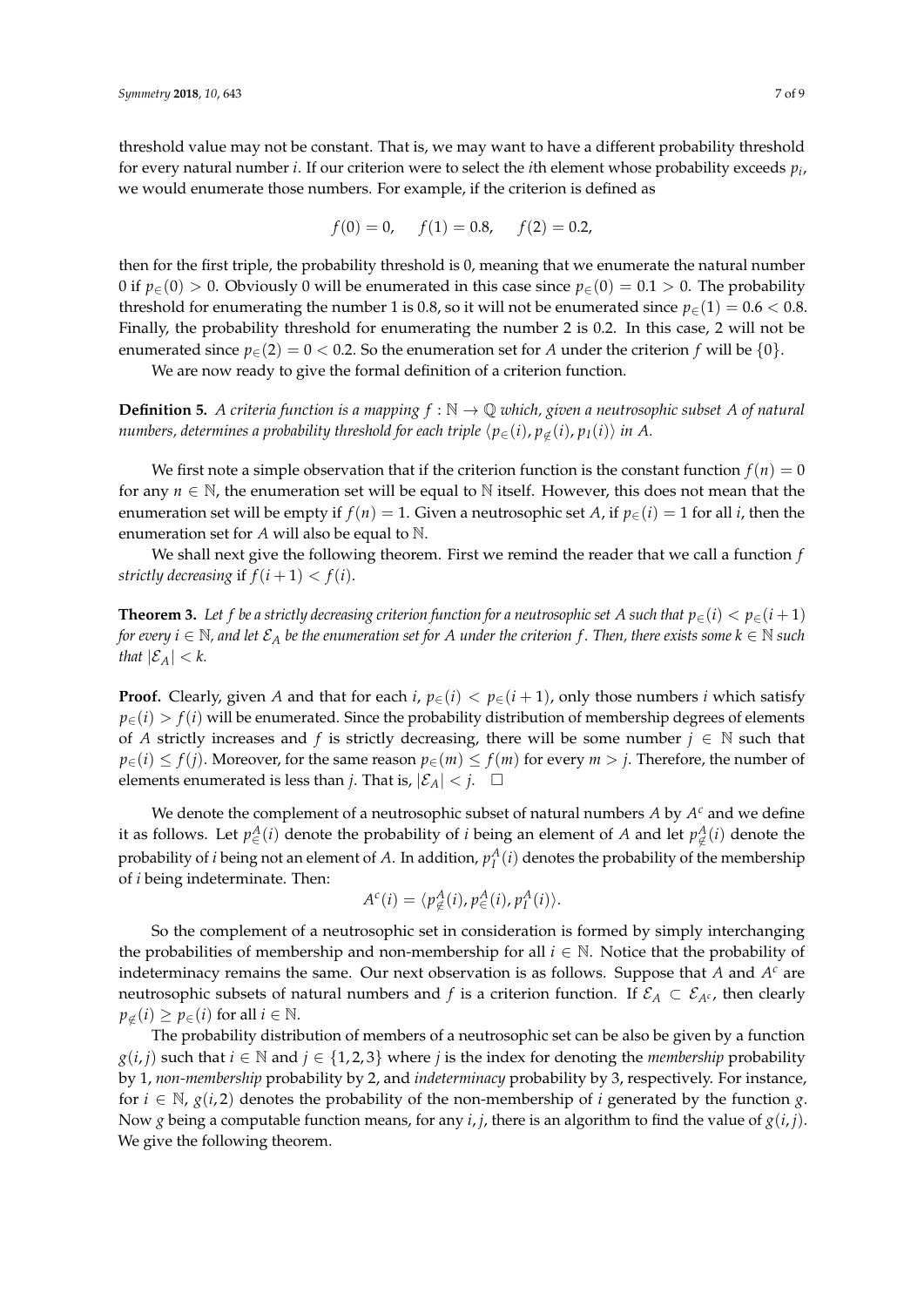**Theorem 4.** *Let A be a neutrosophic set. If g is a computable function, then there exists a computable criterion function f such that*  $\mathcal{E}_A$  *is the enumeration set of A under the criterion function f and, moreover,*  $\mathcal{E}_A = \mathbb{N}$ .

**Proof.** Suppose that we are given A. If  $g$  is a computable function that generates the probability distribution of members of *A*, then we can computably find  $g(i, 1) = k$ . We then simply let  $f(i)$  be some  $m \leq k$ . Since  $p_{\in}(i) = k \geq f(i)$ , every *i* will be a member of  $\mathcal{E}_A$ . Since *i* is arbitrary,  $\mathcal{E}_A = \mathbb{N}$ .  $\Box$ 

We say that a function *f majorizes* a function *g* if  $f(x) > g(x)$  for all *x*. Suppose now that *g* is a quickly growing function in the sense that it majorizes every computable function. That is, assume that  $g(i, j) \ge f(i)$  for every  $i, j \in \mathbb{N}$  and every computable function *f*. Now in this case *g* is necessarily non-computable. Otherwise we would be able to construct a function  $h$  where  $h(i)$  is chosen to be some  $s > t$  such that  $g(i, j)$  is defined at step *t*. So if *g* is not computable, we cannot apply the previous theorem on *g*. The only way to enumerate *A* is by using relative computability rather than giving a plain computable procedure. Suppose that we are given such a function *g*. Let Ψ*i*(*A*; *i*) denote the *i*th Turing machine with oracle *A* and input *i*. We define  $g' = \{x : \Psi_x(g; x) \downarrow\}$  to be the *jump* of *g*, where  $x = \langle i, j \rangle$  for a uniform pairing function  $N \times N \rightarrow N$ . The jump of *g* is basically the halting set relativized to *g*. If we want to enumerate members of *A*, we can then use  $g'$  as an oracle. Since, by definition,  $g'$  computes  $g$ , we enumerate members of  $A$  computably *in*  $g'$ .

We shall also note an observation regarding the relationship between  $A$  and  $A<sup>c</sup>$ . Given a function *f* , unless  $f(i)$  is strictly between  $p^A_\in (i)$  and  $p^A_\notin (i)$ , we have that  $\mathcal{E}_A=\mathcal{E}_{A^c}.$  That is, the only case when  $\mathcal{E}_A\neq\mathcal{E}_{A^c}$  is if  $p^A_\in(i)< f(i)< p^A_\notin(i)$  or  $p^A_\notin(i)< f(i)< p^A_\in(i).$  Let us examine each case. In the first case, since  $f(i) > p_{\in}^{A}(i)$ , *i* will not be enumerated into  $\mathcal{E}_A$ , but since  $p_{\in}^{A^c}(i) > f(i)$ , it will be enumerated into  $\mathcal{E}_{A^c}$ . The second case is just the opposite. That is, *i* will be enumerated into  $\mathcal{E}_A$  but not into  $\mathcal{E}_{A^c}$ .

What about the cases where *i* is enumerated into both enumeration sets? It depends on how we allow our criteria function to operate over probability distributions. If we only want to enumerate those elements *i* such that  $p_{\in}(i) \geq f(i)$ , then we may have equal probability distribution among membership and non-membership attributes. We may have that  $p_{\in}$  (*i*) =  $p_{\notin}$  (*i*) = 0.5 and  $p_I$  (*i*) = 0. In this case, we get to enumerate *i* both into  $\mathcal{E}_A$  and  $\mathcal{E}_{A^c}$ . However, if we allow the criterion function to operate in a way that *i* is enumerated if and only if  $p_{\in}(i) > f(i)$ , then it must be the case that  $p_{\notin}(i) < f(i)$  so *i* will only be enumerated into  $\mathcal{E}_A$ .

The use of the criterion function may vary depending on the application and which aspect of the given neutrosophic set we want to analyze.

#### **4. Conclusions**

We introduced the neutrosophic counterpart of oracle Turing machines with neutrosophic values allowed in the oracle tape. For this we presented a new type of oracle tape where each cell contains a triplet of three probability values, namely for the membership, non-membership, and indeterminacy. The notion of neutrosophic oracle Turing machine is interesting in its own right since oracle information is used in relative computability of sets and enables us to investigate the computability theoretic properties of sets relative to one another. In this paper, we also introduced a method to enumerate the elements of a neutrosophic subset of natural numbers. For this we defined a criterion function to choose elements which satisfy a certain probability degree. This defines a method that can be used in many applications of neutrosophic sets, particularly in decision making problems, solution space searching, and many more. We proved some results about the relationship between the enumeration sets of a given neutrosophic subset of natural numbers and the criterion function. A future work of this study is to investigate the properties of equivalence classes induced by the operator  $\equiv_N$ . We may call this equivalence class, neutrosophic degree of computability. It would be interesting to study the relationship between neutrosophic degrees of computability and classical Turing degrees. The results also arise further developments in achieving of new generation of computing machines such as